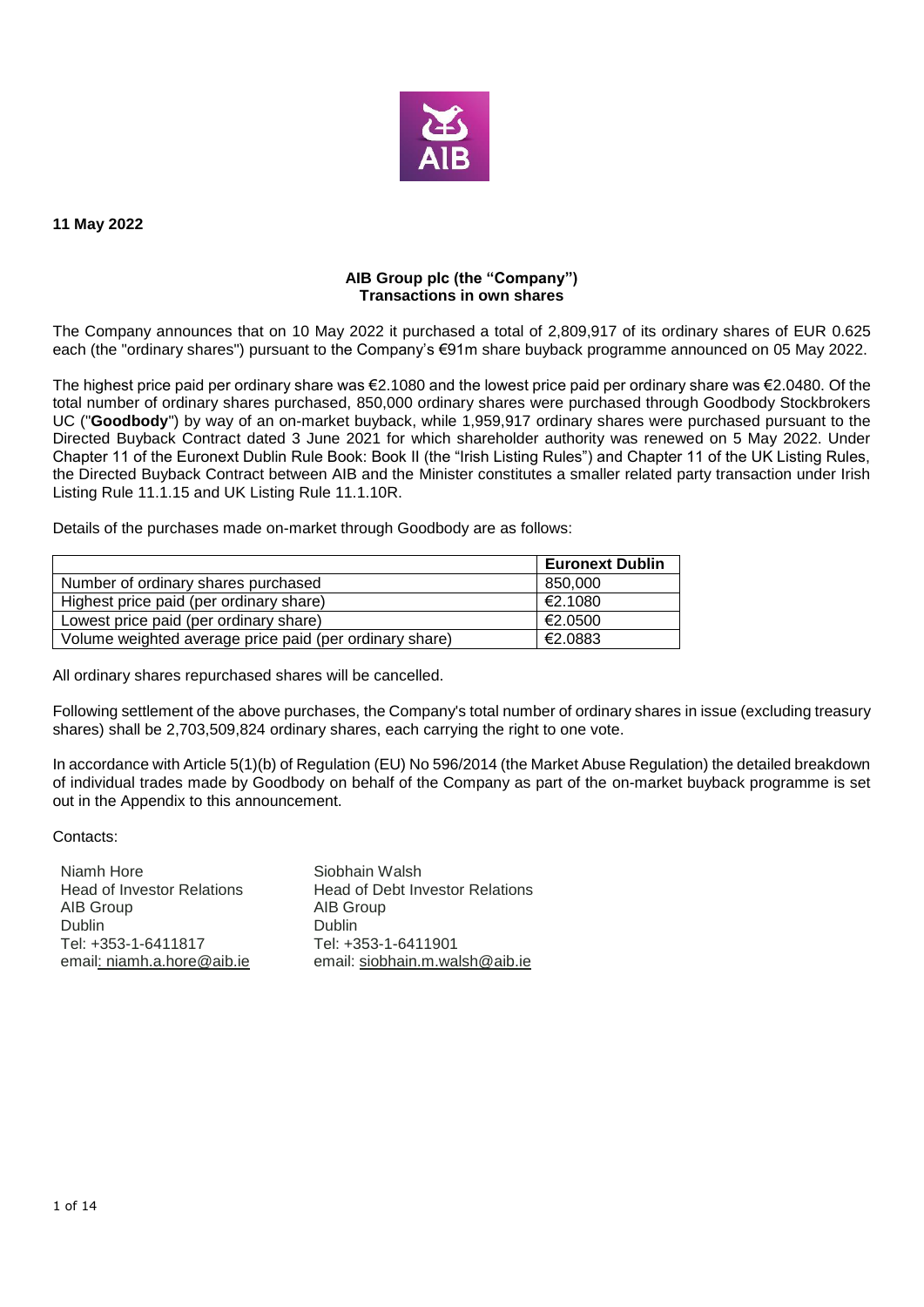## **Appendix**

## **Transaction Details**

| <b>Issuer Name</b>       | AIB Group plc            |
|--------------------------|--------------------------|
| LEI                      | 635400AKJBGNS5WNQL34     |
| <b>ISIN</b>              | IE00BF0L3536             |
| <b>Intermediary Name</b> | Goodbody Stockbrokers UC |
| <b>Intermediary Code</b> | GDBSIE21XXX              |
| <b>Timezone</b>          | <b>GMT</b>               |
| <b>Currency</b>          | <b>EUR</b>               |

## **Euronext Dublin**

| <b>Number of Shares</b> | <b>Price per Share (EUR)</b> | <b>Trading venue</b> | Time        | of Transaction          |
|-------------------------|------------------------------|----------------------|-------------|-------------------------|
|                         |                              |                      | transaction | <b>Reference Number</b> |
| 2,380                   | 2.0960                       | <b>XDUB</b>          | 08:08:41    | 00026329202TRDU1        |
| 3,295                   | 2.0960                       | <b>XDUB</b>          | 08:08:41    | 00026329201TRDU1        |
| 1,749                   | 2.0960                       | <b>XDUB</b>          | 08:08:51    | 00026329203TRDU1        |
| 1,575                   | 2.0960                       | <b>XDUB</b>          | 08:10:42    | 00026329238TRDU1        |
| 1,000                   | 2.0960                       | <b>XDUB</b>          | 08:10:42    | 00026329237TRDU1        |
| 1,000                   | 2.0920                       | <b>XDUB</b>          | 08:11:55    | 00026329244TRDU1        |
| 1,000                   | 2.0880                       | <b>XDUB</b>          | 08:12:23    | 00026329250TRDU1        |
| 882                     | 2.0880                       | <b>XDUB</b>          | 08:15:01    | 00026329268TRDU1        |
| 4,793                   | 2.0880                       | <b>XDUB</b>          | 08:15:01    | 00026329267TRDU1        |
| 2,749                   | 2.0880                       | <b>XDUB</b>          | 08:18:56    | 00026329301TRDU1        |
| 412                     | 2.0880                       | <b>XDUB</b>          | 08:18:56    | 00026329300TRDU1        |
| 3,161                   | 2.0880                       | <b>XDUB</b>          | 08:18:56    | 00026329302TRDU1        |
| 2,743                   | 2.0880                       | <b>XDUB</b>          | 08:18:59    | 00026329304TRDU1        |
| 1,689                   | 2.0880                       | <b>XDUB</b>          | 08:19:40    | 00026329321TRDU1        |
| 2,728                   | 2.0880                       | <b>XDUB</b>          | 08:20:26    | 00026329331TRDU1        |
| 9                       | 2.0940                       | <b>XDUB</b>          | 08:24:11    | 00026329434TRDU1        |
| 2,184                   | 2.0940                       | <b>XDUB</b>          | 08:30:01    | 00026329593TRDU1        |
| 592                     | 2.0940                       | <b>XDUB</b>          | 08:30:01    | 00026329592TRDU1        |
| 2,909                   | 2.0940                       | <b>XDUB</b>          | 08:30:01    | 00026329591TRDU1        |
| 3,323                   | 2.0940                       | <b>XDUB</b>          | 08:30:01    | 00026329590TRDU1        |
| 2,909                   | 2.0940                       | <b>XDUB</b>          | 08:30:04    | 00026329599TRDU1        |
| 547                     | 2.0940                       | <b>XDUB</b>          | 08:30:04    | 00026329598TRDU1        |
| 2,909                   | 2.0940                       | <b>XDUB</b>          | 08:30:12    | 00026329622TRDU1        |
| 3,323                   | 2.0940                       | <b>XDUB</b>          | 08:30:12    | 00026329621TRDU1        |
| 2,909                   | 2.0940                       | <b>XDUB</b>          | 08:30:13    | 00026329623TRDU1        |
| 124                     | 2.0880                       | <b>XDUB</b>          | 08:32:26    | 00026329687TRDU1        |
| 89                      | 2.0880                       | <b>XDUB</b>          | 08:32:26    | 00026329688TRDU1        |
| 2,481                   | 2.0880                       | <b>XDUB</b>          | 08:32:26    | 00026329689TRDU1        |
| 36                      | 2.0880                       | <b>XDUB</b>          | 08:33:47    | 00026329706TRDU1        |
| 2,721                   | 2.0880                       | <b>XDUB</b>          | 08:33:47    | 00026329705TRDU1        |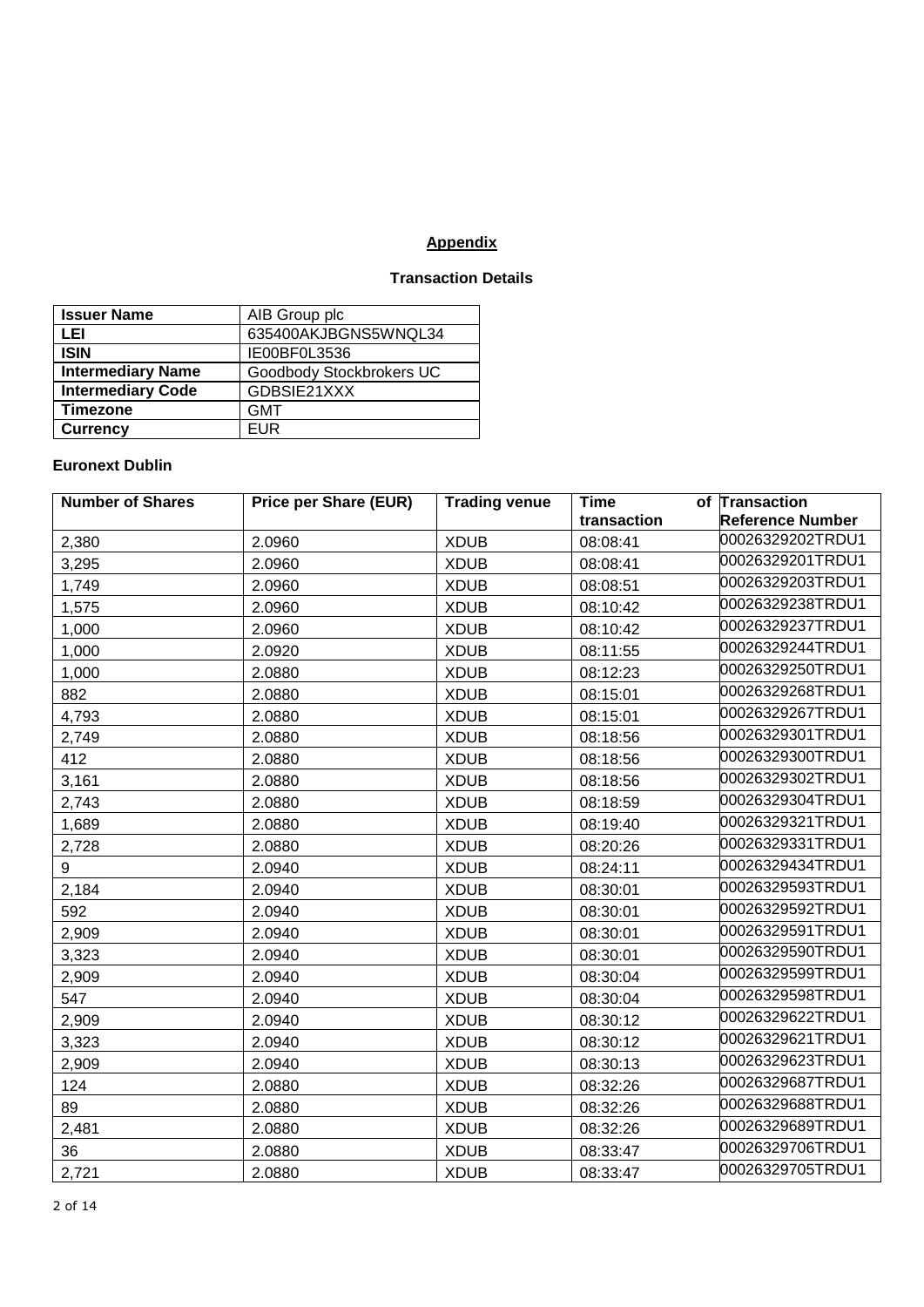| 1,671 | 2.0840 | <b>XDUB</b> | 08:34:02 | 00026329707TRDU1 |
|-------|--------|-------------|----------|------------------|
| 2,435 | 2.0860 | <b>XDUB</b> | 08:36:49 | 00026329725TRDU1 |
| 502   | 2.0860 | <b>XDUB</b> | 08:37:43 | 00026329769TRDU1 |
| 2,200 | 2.0860 | <b>XDUB</b> | 08:37:43 | 00026329768TRDU1 |
| 2,517 | 2.0880 | <b>XDUB</b> | 08:39:27 | 00026329777TRDU1 |
| 2,555 | 2.0880 | <b>XDUB</b> | 08:40:54 | 00026329802TRDU1 |
| 1,554 | 2.0880 | <b>XDUB</b> | 08:40:54 | 00026329801TRDU1 |
| 2,862 | 2.0880 | <b>XDUB</b> | 08:40:54 | 00026329800TRDU1 |
| 1,000 | 2.0880 | <b>XDUB</b> | 08:44:30 | 00026329886TRDU1 |
| 1,533 | 2.0880 | <b>XDUB</b> | 08:44:58 | 00026329888TRDU1 |
| 1,301 | 2.0880 | <b>XDUB</b> | 08:44:58 | 00026329887TRDU1 |
| 2,462 | 2.0820 | <b>XDUB</b> | 08:46:23 | 00026329914TRDU1 |
| 13    | 2.0800 | <b>XDUB</b> | 08:48:50 | 00026329961TRDU1 |
| 1,747 | 2.0820 | <b>XDUB</b> | 08:48:50 | 00026329962TRDU1 |
| 539   | 2.0860 | <b>XDUB</b> | 08:54:12 | 00026330032TRDU1 |
| 331   | 2.0860 | <b>XDUB</b> | 08:54:12 | 00026330031TRDU1 |
| 2,501 | 2.0860 | <b>XDUB</b> | 08:54:12 | 00026330030TRDU1 |
| 1,897 | 2.0860 | <b>XDUB</b> | 08:54:12 | 00026330029TRDU1 |
| 2,501 | 2.0860 | <b>XDUB</b> | 08:54:12 | 00026330027TRDU1 |
| 8,499 | 2.0860 | <b>XDUB</b> | 08:54:12 | 00026330023TRDU1 |
| 9,744 | 2.0860 | <b>XDUB</b> | 08:54:12 | 00026330022TRDU1 |
| 5,166 | 2.0900 | <b>XDUB</b> | 09:08:25 | 00026330166TRDU1 |
| 90    | 2.0900 | <b>XDUB</b> | 09:09:23 | 00026330172TRDU1 |
| 2,200 | 2.0900 | <b>XDUB</b> | 09:09:28 | 00026330174TRDU1 |
| 568   | 2.0900 | <b>XDUB</b> | 09:09:28 | 00026330173TRDU1 |
| 2,727 | 2.0860 | <b>XDUB</b> | 09:10:00 | 00026330178TRDU1 |
| 1,521 | 2.0860 | <b>XDUB</b> | 09:10:00 | 00026330177TRDU1 |
| 2,115 | 2.0860 | <b>XDUB</b> | 09:10:00 | 00026330176TRDU1 |
| 90    | 2.0860 | <b>XDUB</b> | 09:10:00 | 00026330179TRDU1 |
| 89    | 2.0860 | <b>XDUB</b> | 09:10:00 | 00026330180TRDU1 |
| 1,867 | 2.0980 | <b>XDUB</b> | 09:22:12 | 00026330487TRDU1 |
| 1,859 | 2.0980 | <b>XDUB</b> | 09:22:12 | 00026330486TRDU1 |
| 8     | 2.0980 | <b>XDUB</b> | 09:22:12 | 00026330485TRDU1 |
| 298   | 2.0980 | <b>XDUB</b> | 09:22:12 | 00026330484TRDU1 |
| 1,469 | 2.0980 | <b>XDUB</b> | 09:22:12 | 00026330483TRDU1 |
| 1,518 | 2.0980 | <b>XDUB</b> | 09:22:12 | 00026330482TRDU1 |
| 1,512 | 2.0980 | <b>XDUB</b> | 09:22:12 | 00026330481TRDU1 |
| 43    | 2.0980 | <b>XDUB</b> | 09:22:12 | 00026330480TRDU1 |
| 1,512 | 2.0980 | <b>XDUB</b> | 09:22:12 | 00026330479TRDU1 |
| 1,512 | 2.0980 | <b>XDUB</b> | 09:22:12 | 00026330478TRDU1 |
| 1,867 | 2.0980 | <b>XDUB</b> | 09:22:12 | 00026330477TRDU1 |
| 3,671 | 2.0980 | <b>XDUB</b> | 09:22:12 | 00026330476TRDU1 |
| 1,857 | 2.0980 | <b>XDUB</b> | 09:22:12 | 00026330475TRDU1 |
| 1,512 | 2.0980 | <b>XDUB</b> | 09:22:12 | 00026330474TRDU1 |
| 10    | 2.0980 | <b>XDUB</b> | 09:22:12 | 00026330473TRDU1 |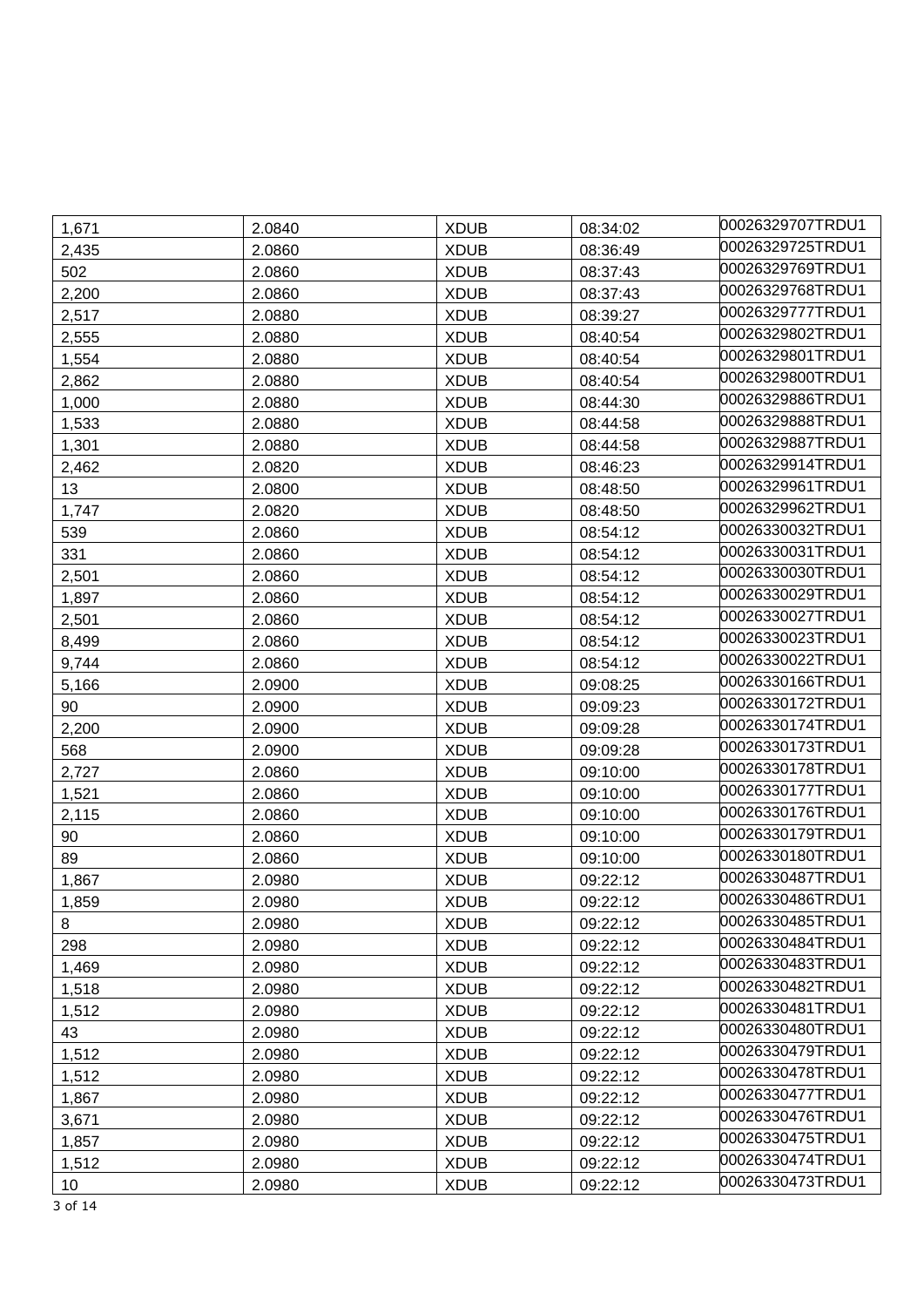| 259          | 2.0980 | <b>XDUB</b> | 09:22:12 | 00026330492TRDU1 |
|--------------|--------|-------------|----------|------------------|
| 601          | 2.0980 | <b>XDUB</b> | 09:22:12 | 00026330491TRDU1 |
| 120          | 2.0980 | <b>XDUB</b> | 09:22:12 | 00026330490TRDU1 |
| 55           | 2.0980 | <b>XDUB</b> | 09:22:12 | 00026330489TRDU1 |
| 43           | 2.0980 | <b>XDUB</b> | 09:22:12 | 00026330488TRDU1 |
| $\mathbf{1}$ | 2.0980 | <b>XDUB</b> | 09:22:12 | 00026330493TRDU1 |
| 952          | 2.0980 | <b>XDUB</b> | 09:22:13 | 00026330496TRDU1 |
| 1,512        | 2.0980 | <b>XDUB</b> | 09:22:13 | 00026330495TRDU1 |
| 422          | 2.0980 | <b>XDUB</b> | 09:22:13 | 00026330494TRDU1 |
| 842          | 2.1040 | <b>XDUB</b> | 09:40:29 | 00026330703TRDU1 |
| 221          | 2.1040 | <b>XDUB</b> | 09:40:29 | 00026330702TRDU1 |
| 745          | 2.1040 | <b>XDUB</b> | 09:40:29 | 00026330701TRDU1 |
| 1,047        | 2.1040 | <b>XDUB</b> | 09:40:29 | 00026330700TRDU1 |
| 1,153        | 2.1040 | <b>XDUB</b> | 09:40:29 | 00026330699TRDU1 |
| 2,200        | 2.1040 | <b>XDUB</b> | 09:40:29 | 00026330698TRDU1 |
| 4,216        | 2.1040 | <b>XDUB</b> | 09:40:29 | 00026330697TRDU1 |
| 3,247        | 2.1040 | <b>XDUB</b> | 09:40:29 | 00026330696TRDU1 |
| 431          | 2.1060 | <b>XDUB</b> | 09:45:31 | 00026330768TRDU1 |
| 3,650        | 2.1060 | <b>XDUB</b> | 09:45:31 | 00026330767TRDU1 |
| 1,674        | 2.1060 | <b>XDUB</b> | 09:45:31 | 00026330766TRDU1 |
| 431          | 2.1060 | <b>XDUB</b> | 09:45:31 | 00026330765TRDU1 |
| 2,680        | 2.1060 | <b>XDUB</b> | 09:45:31 | 00026330764TRDU1 |
| 934          | 2.1060 | <b>XDUB</b> | 09:45:31 | 00026330763TRDU1 |
| 69           | 2.1060 | <b>XDUB</b> | 09:45:31 | 00026330772TRDU1 |
| 4,946        | 2.1060 | <b>XDUB</b> | 09:45:31 | 00026330771TRDU1 |
| 69           | 2.1060 | <b>XDUB</b> | 09:45:31 | 00026330770TRDU1 |
| 1,674        | 2.1060 | <b>XDUB</b> | 09:45:31 | 00026330769TRDU1 |
| 1,009        | 2.1000 | <b>XDUB</b> | 09:46:11 | 00026330783TRDU1 |
| 2,119        | 2.1000 | <b>XDUB</b> | 09:46:11 | 00026330782TRDU1 |
| 2,527        | 2.1000 | <b>XDUB</b> | 09:56:13 | 00026330911TRDU1 |
| 2,537        | 2.1000 | <b>XDUB</b> | 09:56:13 | 00026330907TRDU1 |
| 2,515        | 2.1000 | <b>XDUB</b> | 09:56:13 | 00026330906TRDU1 |
| 2,495        | 2.1000 | <b>XDUB</b> | 09:56:13 | 00026330905TRDU1 |
| 932          | 2.0980 | <b>XDUB</b> | 10:04:02 | 00026330980TRDU1 |
| 1,796        | 2.0980 | <b>XDUB</b> | 10:04:02 | 00026330979TRDU1 |
| 607          | 2.0980 | <b>XDUB</b> | 10:04:02 | 00026330978TRDU1 |
| 2,661        | 2.0980 | <b>XDUB</b> | 10:04:02 | 00026330983TRDU1 |
| 2,758        | 2.0980 | <b>XDUB</b> | 10:04:02 | 00026330982TRDU1 |
| 205          | 2.0980 | <b>XDUB</b> | 10:04:02 | 00026330981TRDU1 |
| 2,678        | 2.1000 | <b>XDUB</b> | 10:11:15 | 00026331082TRDU1 |
| 2,527        | 2.1000 | <b>XDUB</b> | 10:13:16 | 00026331117TRDU1 |
| 2,435        | 2.1000 | <b>XDUB</b> | 10:15:22 | 00026331150TRDU1 |
| 2,754        | 2.1000 | <b>XDUB</b> | 10:17:12 | 00026331164TRDU1 |
| 3,086        | 2.0980 | <b>XDUB</b> | 10:18:17 | 00026331174TRDU1 |
| 2,200        | 2.0980 | <b>XDUB</b> | 10:18:17 | 00026331178TRDU1 |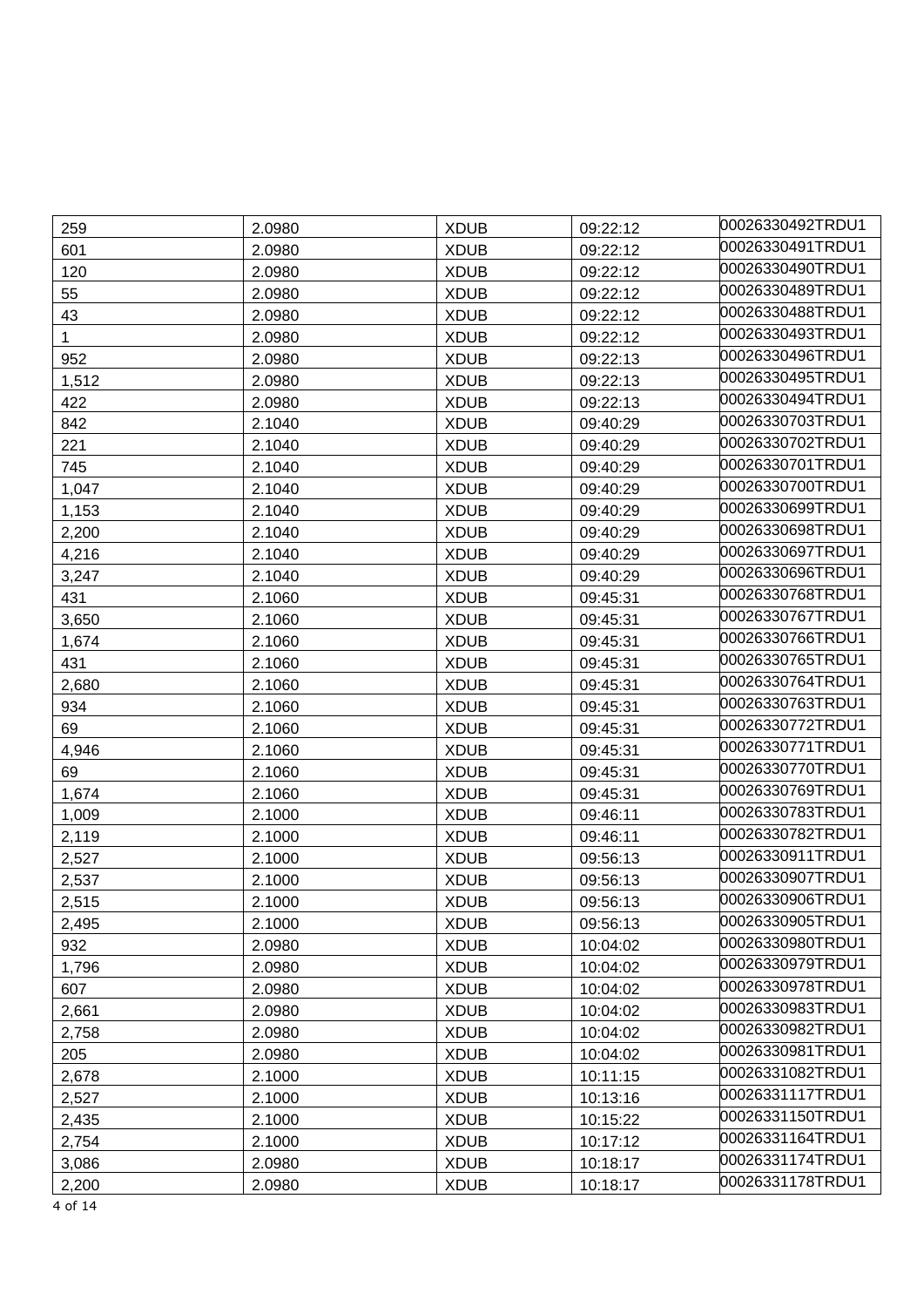| 1,226               | 2.0980 | <b>XDUB</b> | 10:18:17 | 00026331177TRDU1 |
|---------------------|--------|-------------|----------|------------------|
| 1,011               | 2.0980 | <b>XDUB</b> | 10:18:17 | 00026331176TRDU1 |
| 2,200               | 2.0980 | <b>XDUB</b> | 10:18:17 | 00026331175TRDU1 |
| 1,581               | 2.1000 | <b>XDUB</b> | 10:33:21 | 00026331536TRDU1 |
| 2,230               | 2.1000 | <b>XDUB</b> | 10:33:21 | 00026331535TRDU1 |
| 5,000               | 2.1000 | <b>XDUB</b> | 10:33:21 | 00026331534TRDU1 |
| 2,786               | 2.1000 | <b>XDUB</b> | 10:34:15 | 00026331553TRDU1 |
| 30                  | 2.1000 | <b>XDUB</b> | 10:36:25 | 00026331580TRDU1 |
| 2,585               | 2.1000 | <b>XDUB</b> | 10:36:25 | 00026331579TRDU1 |
| 2,859               | 2.1000 | <b>XDUB</b> | 10:38:31 | 00026331594TRDU1 |
| 2,907               | 2.0980 | <b>XDUB</b> | 10:39:47 | 00026331606TRDU1 |
| 10,771              | 2.0980 | <b>XDUB</b> | 10:39:47 | 00026331605TRDU1 |
| 133                 | 2.0920 | <b>XDUB</b> | 10:44:30 | 00026331674TRDU1 |
| 2,397               | 2.0920 | <b>XDUB</b> | 10:44:39 | 00026331684TRDU1 |
| 3,178               | 2.0920 | <b>XDUB</b> | 10:44:39 | 00026331683TRDU1 |
| 2,698               | 2.0920 | <b>XDUB</b> | 10:48:11 | 00026331740TRDU1 |
| 2,600               | 2.0900 | <b>XDUB</b> | 10:52:52 | 00026331798TRDU1 |
| 2,947               | 2.0880 | <b>XDUB</b> | 10:54:06 | 00026331812TRDU1 |
| 2,949               | 2.0840 | <b>XDUB</b> | 10:56:29 | 00026331865TRDU1 |
| 2,046               | 2.0820 | <b>XDUB</b> | 10:56:29 | 00026331867TRDU1 |
| 982                 | 2.0820 | <b>XDUB</b> | 10:56:29 | 00026331866TRDU1 |
| 2,554               | 2.0880 | <b>XDUB</b> | 11:07:39 | 00026331972TRDU1 |
| 2,766               | 2.0880 | <b>XDUB</b> | 11:09:43 | 00026331985TRDU1 |
| 2,554               | 2.0880 | <b>XDUB</b> | 11:11:55 | 00026331995TRDU1 |
| 977                 | 2.0920 | <b>XDUB</b> | 11:16:36 | 00026332034TRDU1 |
| 2,710               | 2.0920 | <b>XDUB</b> | 11:16:36 | 00026332033TRDU1 |
| 2,114               | 2.0920 | <b>XDUB</b> | 11:16:36 | 00026332032TRDU1 |
| 2,200               | 2.0920 | <b>XDUB</b> | 11:16:36 | 00026332031TRDU1 |
| 1,709               | 2.0920 | <b>XDUB</b> | 11:16:36 | 00026332030TRDU1 |
| 510                 | 2.0920 | <b>XDUB</b> | 11:16:36 | 00026332029TRDU1 |
| 6,378               | 2.0920 | <b>XDUB</b> | 11:16:36 | 00026332028TRDU1 |
| 2,794               | 2.0920 | <b>XDUB</b> | 11:16:36 | 00026332027TRDU1 |
| 1,614               | 2.0960 | <b>XDUB</b> | 11:29:26 | 00026332149TRDU1 |
| 1,145               | 2.0960 | <b>XDUB</b> | 11:29:26 | 00026332148TRDU1 |
| 1,848               | 2.0960 | <b>XDUB</b> | 11:30:00 | 00026332172TRDU1 |
| 438                 | 2.1000 | <b>XDUB</b> | 11:34:32 | 00026332197TRDU1 |
| 74                  | 2.1000 | <b>XDUB</b> | 11:34:32 | 00026332198TRDU1 |
| 8,004               | 2.1060 | <b>XDUB</b> | 11:41:11 | 00026332248TRDU1 |
| 962                 | 2.1060 | <b>XDUB</b> | 11:41:11 | 00026332247TRDU1 |
| 348                 | 2.1060 | <b>XDUB</b> | 11:41:11 | 00026332250TRDU1 |
| 2,799               | 2.1080 | <b>XDUB</b> | 11:41:51 | 00026332255TRDU1 |
| 10,076              | 2.1040 | <b>XDUB</b> | 11:42:50 | 00026332261TRDU1 |
| 2,279               | 2.1040 | <b>XDUB</b> | 11:42:50 | 00026332260TRDU1 |
| 1,677               | 2.1040 | <b>XDUB</b> | 11:42:50 | 00026332259TRDU1 |
| 2,949               | 2.0980 | <b>XDUB</b> | 11:49:21 | 00026332312TRDU1 |
| $\Gamma$ $\sim$ 4.4 |        |             |          |                  |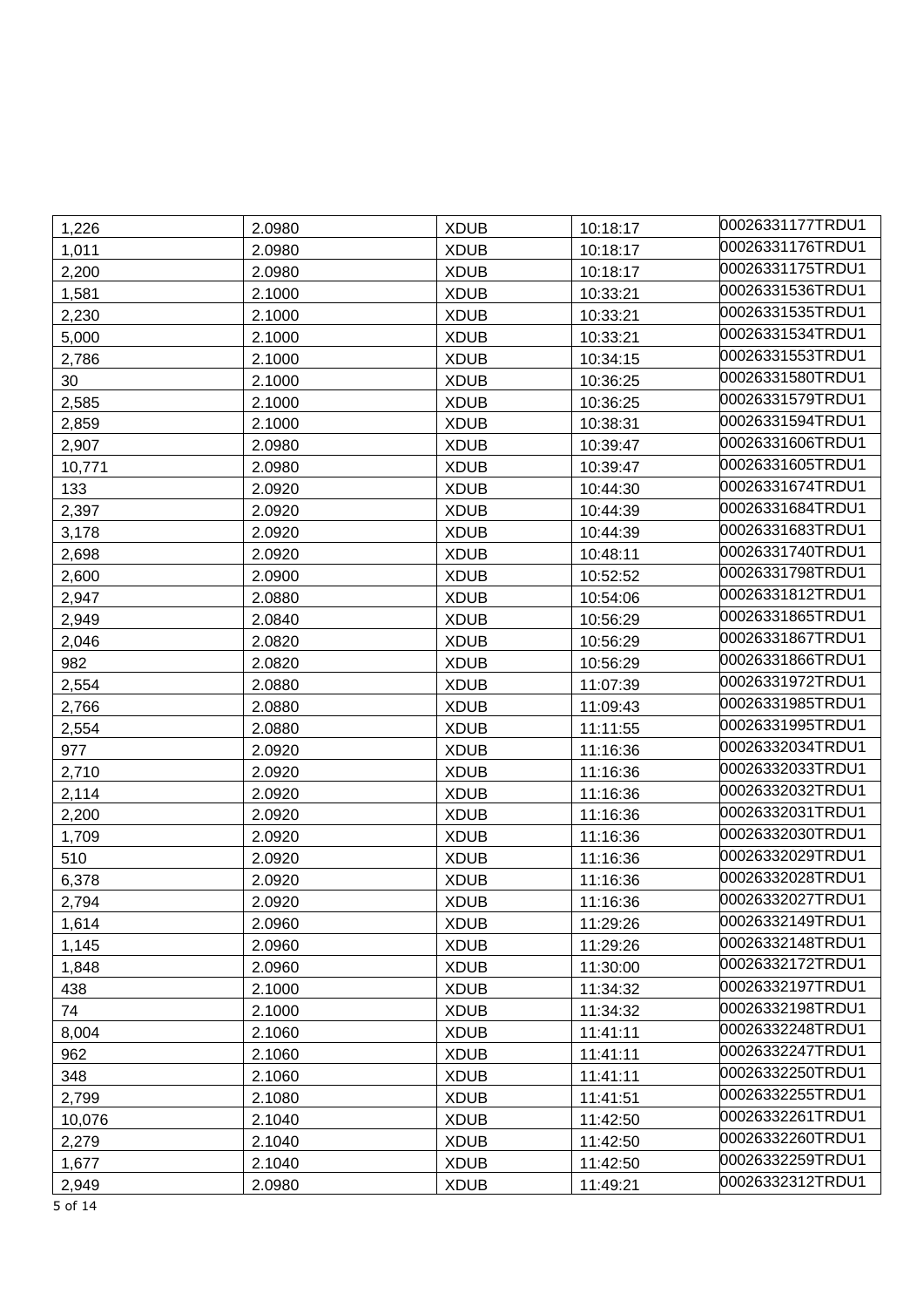| 2,850 | 2.0980 | <b>XDUB</b> | 11:49:21 | 00026332311TRDU1 |
|-------|--------|-------------|----------|------------------|
| 1,297 | 2.0960 | <b>XDUB</b> | 11:59:36 | 00026332388TRDU1 |
| 1,171 | 2.0960 | <b>XDUB</b> | 12:00:43 | 00026332392TRDU1 |
| 2,065 | 2.0980 | <b>XDUB</b> | 12:01:27 | 00026332403TRDU1 |
| 1,500 | 2.0980 | <b>XDUB</b> | 12:01:27 | 00026332402TRDU1 |
| 2,932 | 2.1000 | <b>XDUB</b> | 12:04:31 | 00026332433TRDU1 |
| 2,200 | 2.0980 | <b>XDUB</b> | 12:05:15 | 00026332446TRDU1 |
| 2,200 | 2.0980 | <b>XDUB</b> | 12:05:15 | 00026332445TRDU1 |
| 2,200 | 2.0980 | <b>XDUB</b> | 12:05:15 | 00026332444TRDU1 |
| 539   | 2.0980 | <b>XDUB</b> | 12:09:17 | 00026332487TRDU1 |
| 376   | 2.0980 | <b>XDUB</b> | 12:09:17 | 00026332486TRDU1 |
| 242   | 2.0980 | <b>XDUB</b> | 12:09:17 | 00026332485TRDU1 |
| 1,073 | 2.0980 | <b>XDUB</b> | 12:09:17 | 00026332484TRDU1 |
| 1,145 | 2.0980 | <b>XDUB</b> | 12:09:17 | 00026332483TRDU1 |
| 2,619 | 2.1000 | <b>XDUB</b> | 12:15:07 | 00026332515TRDU1 |
| 837   | 2.1000 | <b>XDUB</b> | 12:17:13 | 00026332529TRDU1 |
| 938   | 2.1000 | <b>XDUB</b> | 12:17:13 | 00026332528TRDU1 |
| 581   | 2.1000 | <b>XDUB</b> | 12:17:13 | 00026332527TRDU1 |
| 1,230 | 2.1000 | <b>XDUB</b> | 12:19:17 | 00026332564TRDU1 |
| 326   | 2.1000 | <b>XDUB</b> | 12:19:17 | 00026332563TRDU1 |
| 1,230 | 2.1000 | <b>XDUB</b> | 12:19:17 | 00026332562TRDU1 |
| 326   | 2.1000 | <b>XDUB</b> | 12:19:17 | 00026332561TRDU1 |
| 2,612 | 2.1000 | <b>XDUB</b> | 12:19:17 | 00026332560TRDU1 |
| 1,556 | 2.1000 | <b>XDUB</b> | 12:19:17 | 00026332559TRDU1 |
| 326   | 2.1000 | <b>XDUB</b> | 12:19:17 | 00026332565TRDU1 |
| 2,506 | 2.0980 | <b>XDUB</b> | 12:20:01 | 00026332581TRDU1 |
| 2,493 | 2.0960 | <b>XDUB</b> | 12:22:05 | 00026332589TRDU1 |
| 758   | 2.0940 | <b>XDUB</b> | 12:22:06 | 00026332590TRDU1 |
| 416   | 2.0960 | <b>XDUB</b> | 12:31:13 | 00026332698TRDU1 |
| 2,954 | 2.0960 | <b>XDUB</b> | 12:31:13 | 00026332697TRDU1 |
| 2,907 | 2.0960 | <b>XDUB</b> | 12:31:13 | 00026332696TRDU1 |
| 2,954 | 2.0960 | <b>XDUB</b> | 12:31:13 | 00026332695TRDU1 |
| 5,128 | 2.1040 | <b>XDUB</b> | 12:41:49 | 00026332800TRDU1 |
| 8,427 | 2.1040 | <b>XDUB</b> | 12:41:49 | 00026332799TRDU1 |
| 2,627 | 2.1040 | <b>XDUB</b> | 12:41:49 | 00026332798TRDU1 |
| 162   | 2.0940 | <b>XDUB</b> | 12:47:03 | 00026332884TRDU1 |
| 2,463 | 2.0940 | <b>XDUB</b> | 12:47:03 | 00026332883TRDU1 |
| 2,502 | 2.0960 | <b>XDUB</b> | 12:47:03 | 00026332882TRDU1 |
| 2,256 | 2.0900 | <b>XDUB</b> | 12:51:47 | 00026332918TRDU1 |
| 510   | 2.0900 | <b>XDUB</b> | 12:51:47 | 00026332917TRDU1 |
| 2,682 | 2.0880 | <b>XDUB</b> | 13:00:24 | 00026332974TRDU1 |
| 8     | 2.0880 | <b>XDUB</b> | 13:00:24 | 00026332973TRDU1 |
| 2,565 | 2.0920 | <b>XDUB</b> | 13:03:17 | 00026332981TRDU1 |
| 2,826 | 2.0920 | <b>XDUB</b> | 13:05:01 | 00026332990TRDU1 |
| 168   | 2.0900 | <b>XDUB</b> | 13:07:21 | 00026333033TRDU1 |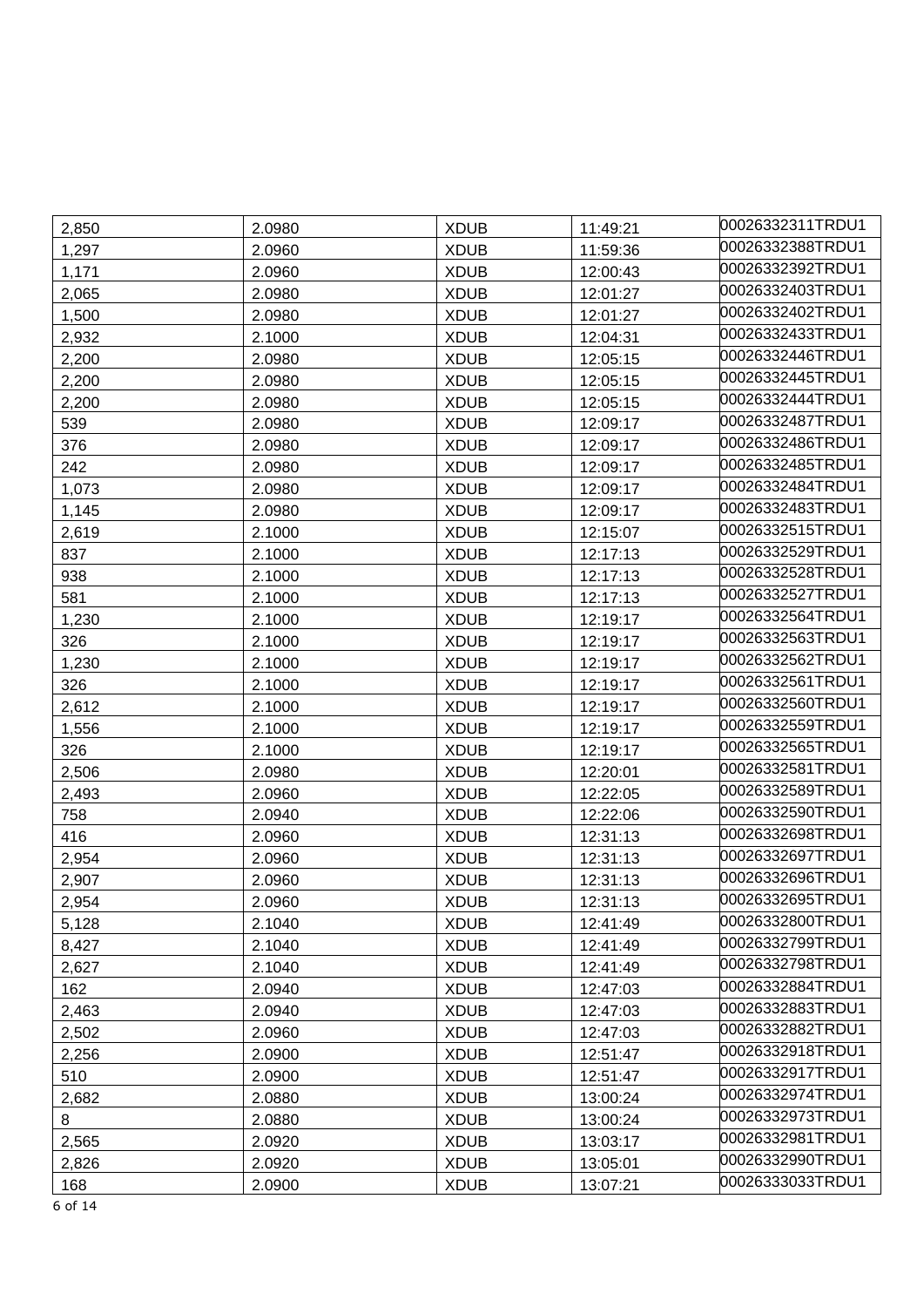| 1,004 | 2.0900 | <b>XDUB</b> | 13:07:21 | 00026333032TRDU1 |
|-------|--------|-------------|----------|------------------|
| 2,662 | 2.0900 | <b>XDUB</b> | 13:08:25 | 00026333045TRDU1 |
| 266   | 2.0900 | <b>XDUB</b> | 13:13:30 | 00026333103TRDU1 |
| 837   | 2.0900 | <b>XDUB</b> | 13:13:30 | 00026333102TRDU1 |
| 796   | 2.0900 | <b>XDUB</b> | 13:13:30 | 00026333101TRDU1 |
| 1,000 | 2.0900 | <b>XDUB</b> | 13:13:30 | 00026333107TRDU1 |
| 748   | 2.0900 | <b>XDUB</b> | 13:13:30 | 00026333106TRDU1 |
| 215   | 2.0900 | <b>XDUB</b> | 13:13:30 | 00026333105TRDU1 |
| 152   | 2.0900 | <b>XDUB</b> | 13:13:30 | 00026333104TRDU1 |
| 1,492 | 2.0920 | <b>XDUB</b> | 13:24:28 | 00026333240TRDU1 |
| 1,663 | 2.0920 | <b>XDUB</b> | 13:24:28 | 00026333239TRDU1 |
| 1,663 | 2.0920 | <b>XDUB</b> | 13:24:59 | 00026333243TRDU1 |
| 3,617 | 2.0920 | <b>XDUB</b> | 13:25:08 | 00026333249TRDU1 |
| 491   | 2.0920 | <b>XDUB</b> | 13:25:29 | 00026333250TRDU1 |
| 3,417 | 2.0920 | <b>XDUB</b> | 13:27:44 | 00026333326TRDU1 |
| 1,618 | 2.0920 | <b>XDUB</b> | 13:27:58 | 00026333328TRDU1 |
| 3,075 | 2.0920 | <b>XDUB</b> | 13:30:10 | 00026333375TRDU1 |
| 22    | 2.0920 | <b>XDUB</b> | 13:30:10 | 00026333376TRDU1 |
| 2,423 | 2.0920 | <b>XDUB</b> | 13:30:14 | 00026333390TRDU1 |
| 630   | 2.0920 | <b>XDUB</b> | 13:30:14 | 00026333391TRDU1 |
| 2,618 | 2.0920 | <b>XDUB</b> | 13:30:20 | 00026333392TRDU1 |
| 1,415 | 2.0920 | <b>XDUB</b> | 13:32:08 | 00026333422TRDU1 |
| 2,434 | 2.0920 | <b>XDUB</b> | 13:33:22 | 00026333441TRDU1 |
| 2,815 | 2.0920 | <b>XDUB</b> | 13:35:11 | 00026333464TRDU1 |
| 985   | 2.0920 | <b>XDUB</b> | 13:37:29 | 00026333500TRDU1 |
| 5     | 2.0920 | <b>XDUB</b> | 13:38:03 | 00026333503TRDU1 |
| 2,579 | 2.0920 | <b>XDUB</b> | 13:38:20 | 00026333504TRDU1 |
| 2,471 | 2.0920 | <b>XDUB</b> | 13:40:14 | 00026333518TRDU1 |
| 2,716 | 2.0920 | <b>XDUB</b> | 13:41:53 | 00026333531TRDU1 |
| 1,492 | 2.0900 | <b>XDUB</b> | 13:43:10 | 00026333548TRDU1 |
| 1,033 | 2.0900 | <b>XDUB</b> | 13:43:10 | 00026333547TRDU1 |
| 1,492 | 2.0900 | <b>XDUB</b> | 13:43:10 | 00026333546TRDU1 |
| 1,546 | 2.0900 | <b>XDUB</b> | 13:43:10 | 00026333545TRDU1 |
| 1,492 | 2.0900 | <b>XDUB</b> | 13:43:10 | 00026333553TRDU1 |
| 491   | 2.0900 | <b>XDUB</b> | 13:43:10 | 00026333552TRDU1 |
| 1,492 | 2.0900 | <b>XDUB</b> | 13:43:10 | 00026333551TRDU1 |
| 491   | 2.0900 | <b>XDUB</b> | 13:43:10 | 00026333550TRDU1 |
| 1,492 | 2.0900 | <b>XDUB</b> | 13:43:10 | 00026333549TRDU1 |
| 1,492 | 2.0900 | <b>XDUB</b> | 13:43:10 | 00026333554TRDU1 |
| 350   | 2.0960 | <b>XDUB</b> | 13:53:43 | 00026333649TRDU1 |
| 295   | 2.0960 | <b>XDUB</b> | 13:53:43 | 00026333648TRDU1 |
| 1,012 | 2.0960 | <b>XDUB</b> | 13:53:43 | 00026333647TRDU1 |
| 66    | 2.0960 | <b>XDUB</b> | 13:53:43 | 00026333650TRDU1 |
| 1,452 | 2.0960 | <b>XDUB</b> | 13:54:14 | 00026333654TRDU1 |
| 1,582 | 2.0960 | <b>XDUB</b> | 13:55:19 | 00026333672TRDU1 |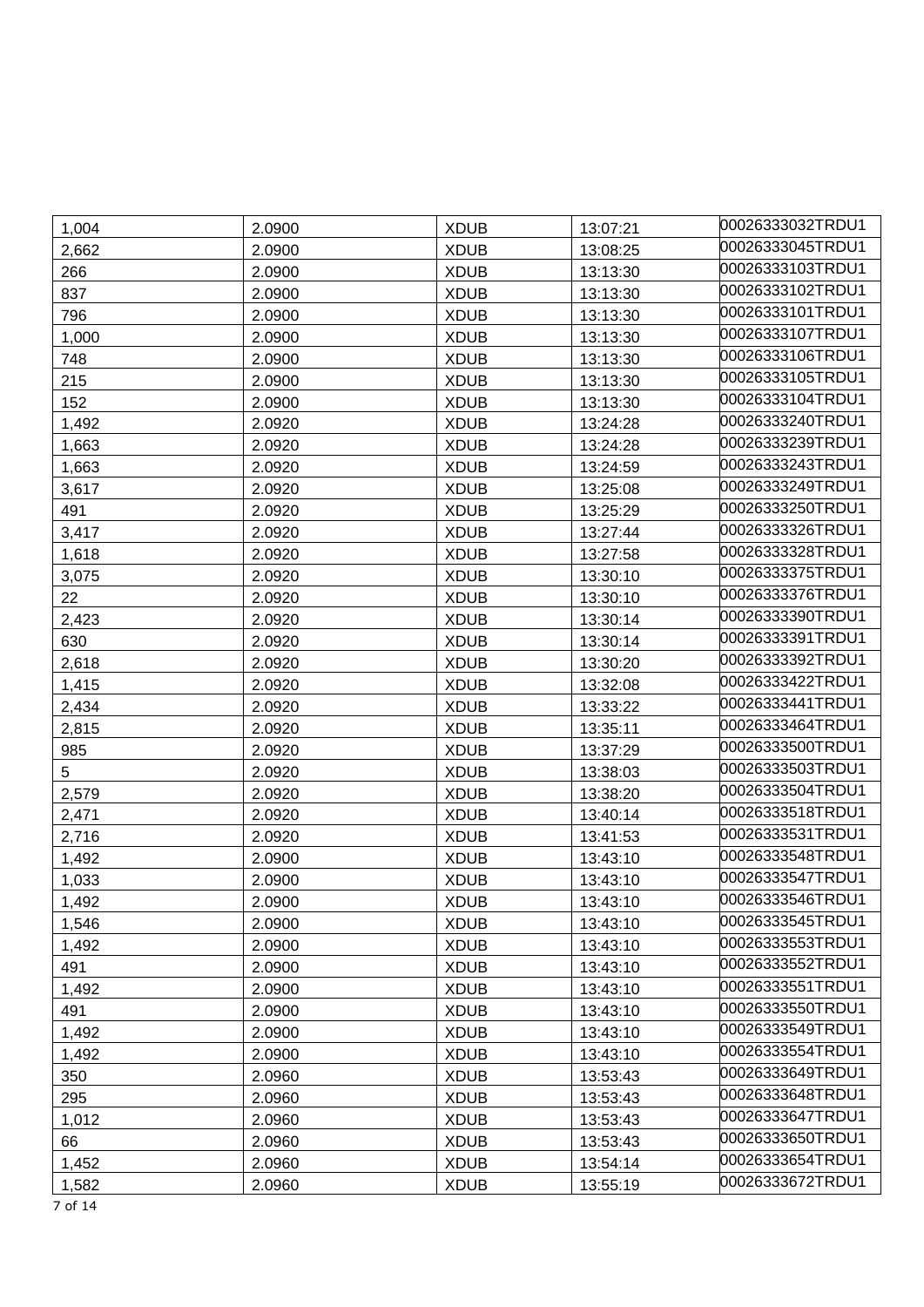| 1,363 | 2.0960 | <b>XDUB</b> | 13:55:19 | 00026333671TRDU1 |
|-------|--------|-------------|----------|------------------|
| 742   | 2.0960 | <b>XDUB</b> | 13:57:30 | 00026333683TRDU1 |
| 1,000 | 2.0960 | <b>XDUB</b> | 13:57:30 | 00026333682TRDU1 |
| 695   | 2.0960 | <b>XDUB</b> | 13:58:42 | 00026333693TRDU1 |
| 2,866 | 2.0960 | <b>XDUB</b> | 13:59:16 | 00026333695TRDU1 |
| 1,500 | 2.0900 | <b>XDUB</b> | 13:59:39 | 00026333698TRDU1 |
| 174   | 2.0900 | <b>XDUB</b> | 14:01:51 | 00026333712TRDU1 |
| 2,479 | 2.0900 | <b>XDUB</b> | 14:01:51 | 00026333711TRDU1 |
| 1,347 | 2.0940 | <b>XDUB</b> | 14:05:12 | 00026333731TRDU1 |
| 2,938 | 2.0940 | <b>XDUB</b> | 14:05:12 | 00026333732TRDU1 |
| 1,699 | 2.0940 | <b>XDUB</b> | 14:06:29 | 00026333734TRDU1 |
| 2,522 | 2.0960 | <b>XDUB</b> | 14:08:44 | 00026333753TRDU1 |
| 202   | 2.0960 | <b>XDUB</b> | 14:08:44 | 00026333752TRDU1 |
| 2,278 | 2.0960 | <b>XDUB</b> | 14:08:44 | 00026333751TRDU1 |
| 2,122 | 2.0960 | <b>XDUB</b> | 14:08:44 | 00026333750TRDU1 |
| 3,267 | 2.0960 | <b>XDUB</b> | 14:08:44 | 00026333749TRDU1 |
| 1,133 | 2.0960 | <b>XDUB</b> | 14:08:44 | 00026333748TRDU1 |
| 5,389 | 2.0960 | <b>XDUB</b> | 14:08:44 | 00026333747TRDU1 |
| 2,848 | 2.0960 | <b>XDUB</b> | 14:08:44 | 00026333746TRDU1 |
| 3,212 | 2.0940 | <b>XDUB</b> | 14:18:02 | 00026333800TRDU1 |
| 52    | 2.0980 | <b>XDUB</b> | 14:22:56 | 00026333838TRDU1 |
| 2,026 | 2.0980 | <b>XDUB</b> | 14:22:57 | 00026333840TRDU1 |
| 683   | 2.0980 | <b>XDUB</b> | 14:22:57 | 00026333839TRDU1 |
| 4     | 2.0980 | <b>XDUB</b> | 14:24:40 | 00026333857TRDU1 |
| 5     | 2.0980 | <b>XDUB</b> | 14:24:40 | 00026333858TRDU1 |
| 1,575 | 2.0980 | <b>XDUB</b> | 14:24:41 | 00026333860TRDU1 |
| 908   | 2.0980 | <b>XDUB</b> | 14:24:41 | 00026333859TRDU1 |
| 45    | 2.0980 | <b>XDUB</b> | 14:26:21 | 00026333873TRDU1 |
| 1,583 | 2.0980 | <b>XDUB</b> | 14:26:21 | 00026333874TRDU1 |
| 1,075 | 2.0980 | <b>XDUB</b> | 14:27:03 | 00026333907TRDU1 |
| 1,587 | 2.0980 | <b>XDUB</b> | 14:27:03 | 00026333906TRDU1 |
| 67    | 2.0980 | <b>XDUB</b> | 14:28:43 | 00026333949TRDU1 |
| 2,472 | 2.0980 | <b>XDUB</b> | 14:28:43 | 00026333948TRDU1 |
| 2,932 | 2.0980 | <b>XDUB</b> | 14:30:15 | 00026333955TRDU1 |
| 2,776 | 2.0980 | <b>XDUB</b> | 14:31:53 | 00026333991TRDU1 |
| 1,000 | 2.0980 | <b>XDUB</b> | 14:33:26 | 00026334020TRDU1 |
| 470   | 2.0940 | <b>XDUB</b> | 14:33:41 | 00026334032TRDU1 |
| 4,943 | 2.0940 | <b>XDUB</b> | 14:33:41 | 00026334031TRDU1 |
| 556   | 2.0940 | <b>XDUB</b> | 14:33:41 | 00026334030TRDU1 |
| 4,926 | 2.0940 | <b>XDUB</b> | 14:33:41 | 00026334029TRDU1 |
| 953   | 2.0940 | <b>XDUB</b> | 14:33:41 | 00026334028TRDU1 |
| 2,788 | 2.0940 | <b>XDUB</b> | 14:33:41 | 00026334027TRDU1 |
| 3,505 | 2.0940 | <b>XDUB</b> | 14:33:41 | 00026334026TRDU1 |
| 1,509 | 2.0940 | <b>XDUB</b> | 14:33:41 | 00026334025TRDU1 |
| 778   | 2.0940 | <b>XDUB</b> | 14:33:41 | 00026334024TRDU1 |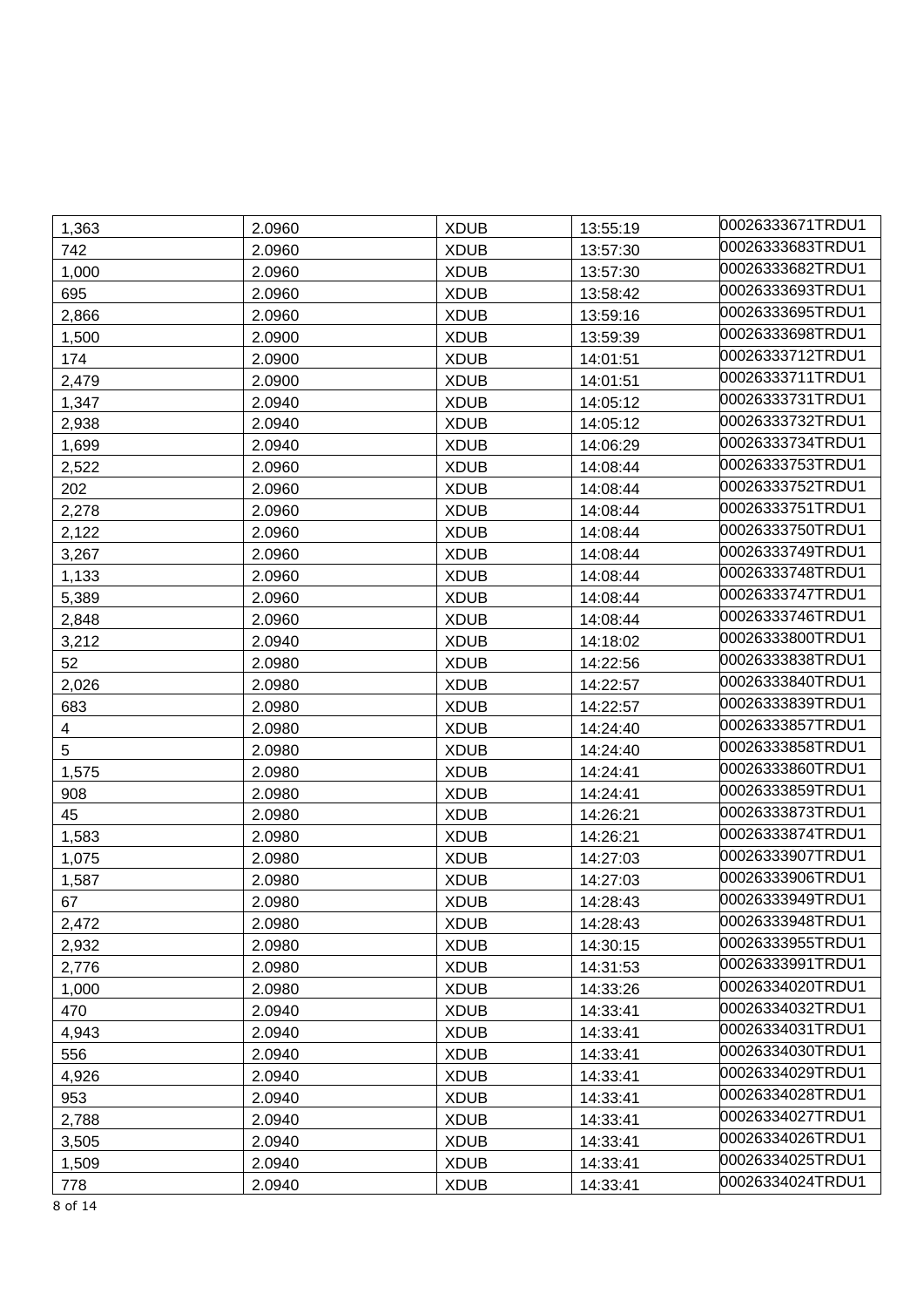| 466   | 2.0940 | <b>XDUB</b> | 14:33:41 | 00026334037TRDU1 |
|-------|--------|-------------|----------|------------------|
| 470   | 2.0940 | <b>XDUB</b> | 14:33:41 | 00026334036TRDU1 |
| 569   | 2.0940 | <b>XDUB</b> | 14:33:41 | 00026334035TRDU1 |
| 470   | 2.0940 | <b>XDUB</b> | 14:33:41 | 00026334034TRDU1 |
| 1,039 | 2.0940 | <b>XDUB</b> | 14:33:41 | 00026334033TRDU1 |
| 445   | 2.0940 | <b>XDUB</b> | 14:33:41 | 00026334039TRDU1 |
| 1,043 | 2.0940 | <b>XDUB</b> | 14:33:41 | 00026334038TRDU1 |
| 539   | 2.0920 | <b>XDUB</b> | 14:36:31 | 00026334082TRDU1 |
| 391   | 2.0920 | <b>XDUB</b> | 14:36:31 | 00026334081TRDU1 |
| 607   | 2.0920 | <b>XDUB</b> | 14:36:31 | 00026334080TRDU1 |
| 998   | 2.0920 | <b>XDUB</b> | 14:36:31 | 00026334079TRDU1 |
| 607   | 2.0920 | <b>XDUB</b> | 14:36:31 | 00026334078TRDU1 |
| 1,605 | 2.0920 | <b>XDUB</b> | 14:36:31 | 00026334077TRDU1 |
| 2,824 | 2.0920 | <b>XDUB</b> | 14:36:31 | 00026334076TRDU1 |
| 480   | 2.0920 | <b>XDUB</b> | 14:36:31 | 00026334083TRDU1 |
| 564   | 2.0920 | <b>XDUB</b> | 14:41:02 | 00026334164TRDU1 |
| 4,500 | 2.0920 | <b>XDUB</b> | 14:41:02 | 00026334163TRDU1 |
| 2,840 | 2.0920 | <b>XDUB</b> | 14:41:02 | 00026334162TRDU1 |
| 2,685 | 2.0900 | <b>XDUB</b> | 14:44:17 | 00026334260TRDU1 |
| 4,547 | 2.0900 | <b>XDUB</b> | 14:44:17 | 00026334259TRDU1 |
| 1,684 | 2.0900 | <b>XDUB</b> | 14:44:17 | 00026334258TRDU1 |
| 2,203 | 2.0840 | <b>XDUB</b> | 14:45:50 | 00026334315TRDU1 |
| 1,882 | 2.0840 | <b>XDUB</b> | 14:45:50 | 00026334314TRDU1 |
| 3,030 | 2.0980 | <b>XDUB</b> | 15:00:42 | 00026334862TRDU1 |
| 454   | 2.0980 | <b>XDUB</b> | 15:00:42 | 00026334865TRDU1 |
| 2,560 | 2.0980 | <b>XDUB</b> | 15:00:42 | 00026334864TRDU1 |
| 470   | 2.0980 | <b>XDUB</b> | 15:00:42 | 00026334863TRDU1 |
| 1,052 | 2.0980 | <b>XDUB</b> | 15:00:42 | 00026334867TRDU1 |
| 1,978 | 2.0980 | <b>XDUB</b> | 15:00:42 | 00026334866TRDU1 |
| 2,936 | 2.0980 | <b>XDUB</b> | 15:00:50 | 00026334869TRDU1 |
| 2,200 | 2.0980 | <b>XDUB</b> | 15:00:50 | 00026334868TRDU1 |
| 896   | 2.0980 | <b>XDUB</b> | 15:01:38 | 00026334879TRDU1 |
| 1,348 | 2.0980 | <b>XDUB</b> | 15:01:38 | 00026334878TRDU1 |
| 349   | 2.0960 | <b>XDUB</b> | 15:02:42 | 00026334899TRDU1 |
| 1,000 | 2.0960 | <b>XDUB</b> | 15:02:42 | 00026334898TRDU1 |
| 1,304 | 2.0960 | <b>XDUB</b> | 15:02:42 | 00026334897TRDU1 |
| 2,824 | 2.0960 | <b>XDUB</b> | 15:03:42 | 00026334904TRDU1 |
| 1,542 | 2.0960 | <b>XDUB</b> | 15:05:24 | 00026334941TRDU1 |
| 5,959 | 2.0960 | <b>XDUB</b> | 15:05:24 | 00026334940TRDU1 |
| 4,972 | 2.0960 | <b>XDUB</b> | 15:05:24 | 00026334939TRDU1 |
| 2,596 | 2.0960 | <b>XDUB</b> | 15:05:24 | 00026334938TRDU1 |
| 2,529 | 2.0960 | <b>XDUB</b> | 15:05:24 | 00026334937TRDU1 |
| 987   | 2.0960 | <b>XDUB</b> | 15:05:24 | 00026334936TRDU1 |
| 5,112 | 2.0960 | <b>XDUB</b> | 15:10:51 | 00026335098TRDU1 |
| 7,713 | 2.0960 | <b>XDUB</b> | 15:10:51 | 00026335097TRDU1 |

9 of 14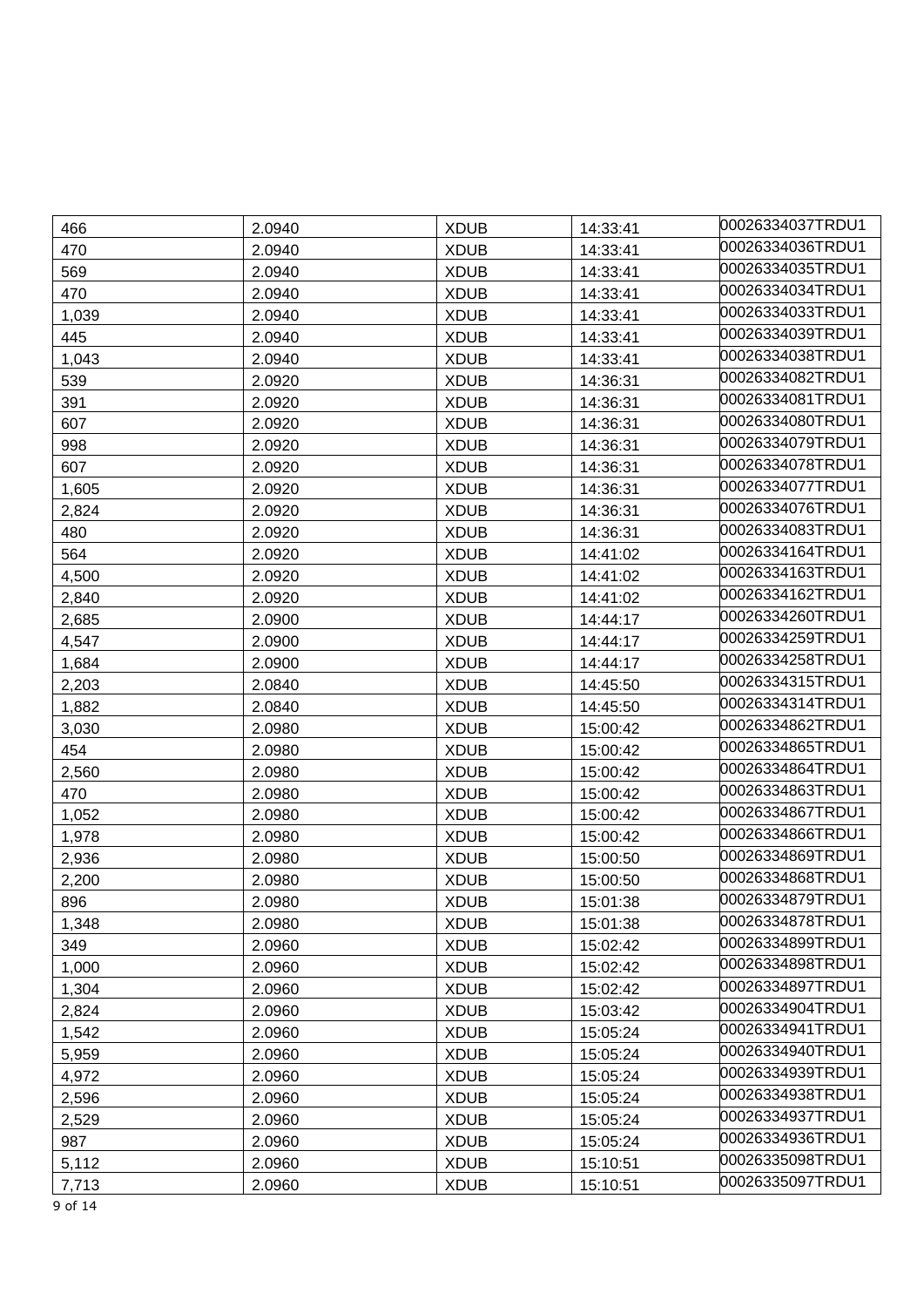|              |                  |                            |                      | 00026335136TRDU1 |
|--------------|------------------|----------------------------|----------------------|------------------|
| 131<br>262   | 2.0940<br>2.0940 | <b>XDUB</b><br><b>XDUB</b> | 15:12:44             | 00026335135TRDU1 |
|              | 2.0940           | <b>XDUB</b>                | 15:12:44<br>15:12:44 | 00026335134TRDU1 |
| 1,000<br>544 | 2.0940           | <b>XDUB</b>                | 15:12:44             | 00026335133TRDU1 |
|              | 2.0940           |                            |                      | 00026335137TRDU1 |
| 2,835        |                  | <b>XDUB</b>                | 15:12:44             | 00026335231TRDU1 |
| 4,949        | 2.0900           | <b>XDUB</b>                | 15:18:08             | 00026335230TRDU1 |
| 4,720        | 2.0900           | <b>XDUB</b>                | 15:18:08             | 00026335229TRDU1 |
| 4,805        | 2.0900           | <b>XDUB</b>                | 15:18:08             | 00026335250TRDU1 |
| 707          | 2.0860           | <b>XDUB</b>                | 15:19:47             | 00026335399TRDU1 |
| 891          | 2.0860           | <b>XDUB</b>                | 15:26:46             | 00026335411TRDU1 |
| 1,000        | 2.0860           | <b>XDUB</b>                | 15:27:16             | 00026335410TRDU1 |
| 26           | 2.0860           | <b>XDUB</b>                | 15:27:16             |                  |
| 8,560        | 2.0860           | <b>XDUB</b>                | 15:27:16             | 00026335409TRDU1 |
| 26           | 2.0860           | <b>XDUB</b>                | 15:27:16             | 00026335408TRDU1 |
| 8,586        | 2.0860           | <b>XDUB</b>                | 15:27:16             | 00026335407TRDU1 |
| 2,876        | 2.0860           | <b>XDUB</b>                | 15:27:16             | 00026335406TRDU1 |
| 1,851        | 2.0860           | <b>XDUB</b>                | 15:27:16             | 00026335405TRDU1 |
| 448          | 2.0860           | <b>XDUB</b>                | 15:27:16             | 00026335414TRDU1 |
| 2,182        | 2.0860           | <b>XDUB</b>                | 15:27:16             | 00026335413TRDU1 |
| 3,665        | 2.0860           | <b>XDUB</b>                | 15:27:16             | 00026335412TRDU1 |
| 2,478        | 2.0740           | <b>XDUB</b>                | 15:30:32             | 00026335735TRDU1 |
| 5,242        | 2.0800           | <b>XDUB</b>                | 15:31:46             | 00026335795TRDU1 |
| 2,729        | 2.0740           | <b>XDUB</b>                | 15:36:39             | 00026336088TRDU1 |
| 5,222        | 2.0740           | <b>XDUB</b>                | 15:36:39             | 00026336087TRDU1 |
| 1,731        | 2.0700           | <b>XDUB</b>                | 15:38:46             | 00026336210TRDU1 |
| 1,731        | 2.0700           | <b>XDUB</b>                | 15:38:46             | 00026336211TRDU1 |
| 420          | 2.0700           | <b>XDUB</b>                | 15:40:25             | 00026336399TRDU1 |
| 3,545        | 2.0700           | <b>XDUB</b>                | 15:41:16             | 00026336472TRDU1 |
| 1,698        | 2.0700           | <b>XDUB</b>                | 15:41:16             | 00026336471TRDU1 |
| 133          | 2.0680           | <b>XDUB</b>                | 15:41:16             | 00026336473TRDU1 |
| 849          | 2.0660           | <b>XDUB</b>                | 15:41:56             | 00026336519TRDU1 |
| 849          | 2.0660           | <b>XDUB</b>                | 15:42:35             | 00026336540TRDU1 |
| 739          | 2.0660           | <b>XDUB</b>                | 15:43:22             | 00026336586TRDU1 |
| 20           | 2.0660           | <b>XDUB</b>                | 15:43:22             | 00026336587TRDU1 |
| 84           | 2.0660           | <b>XDUB</b>                | 15:44:04             | 00026336622TRDU1 |
| 7,818        | 2.0680           | <b>XDUB</b>                | 15:47:40             | 00026336952TRDU1 |
| 1,777        | 2.0680           | <b>XDUB</b>                | 15:47:40             | 00026336951TRDU1 |
| 110          | 2.0680           | <b>XDUB</b>                | 15:47:40             | 00026336950TRDU1 |
| 5,073        | 2.0680           | <b>XDUB</b>                | 15:47:40             | 00026336949TRDU1 |
| 329          | 2.0660           | <b>XDUB</b>                | 15:47:40             | 00026336955TRDU1 |
| 2,200        | 2.0660           | <b>XDUB</b>                | 15:47:40             | 00026336954TRDU1 |
| 3,808        | 2.0660           | <b>XDUB</b>                | 15:47:40             | 00026336953TRDU1 |
| 12           | 2.0640           | <b>XDUB</b>                | 15:53:56             | 00026337541TRDU1 |
| 945          | 2.0640           | <b>XDUB</b>                | 15:53:56             | 00026337540TRDU1 |
| 1,228        | 2.0640           | <b>XDUB</b>                | 15:55:13             | 00026337632TRDU1 |
| 10 of 14     |                  |                            |                      |                  |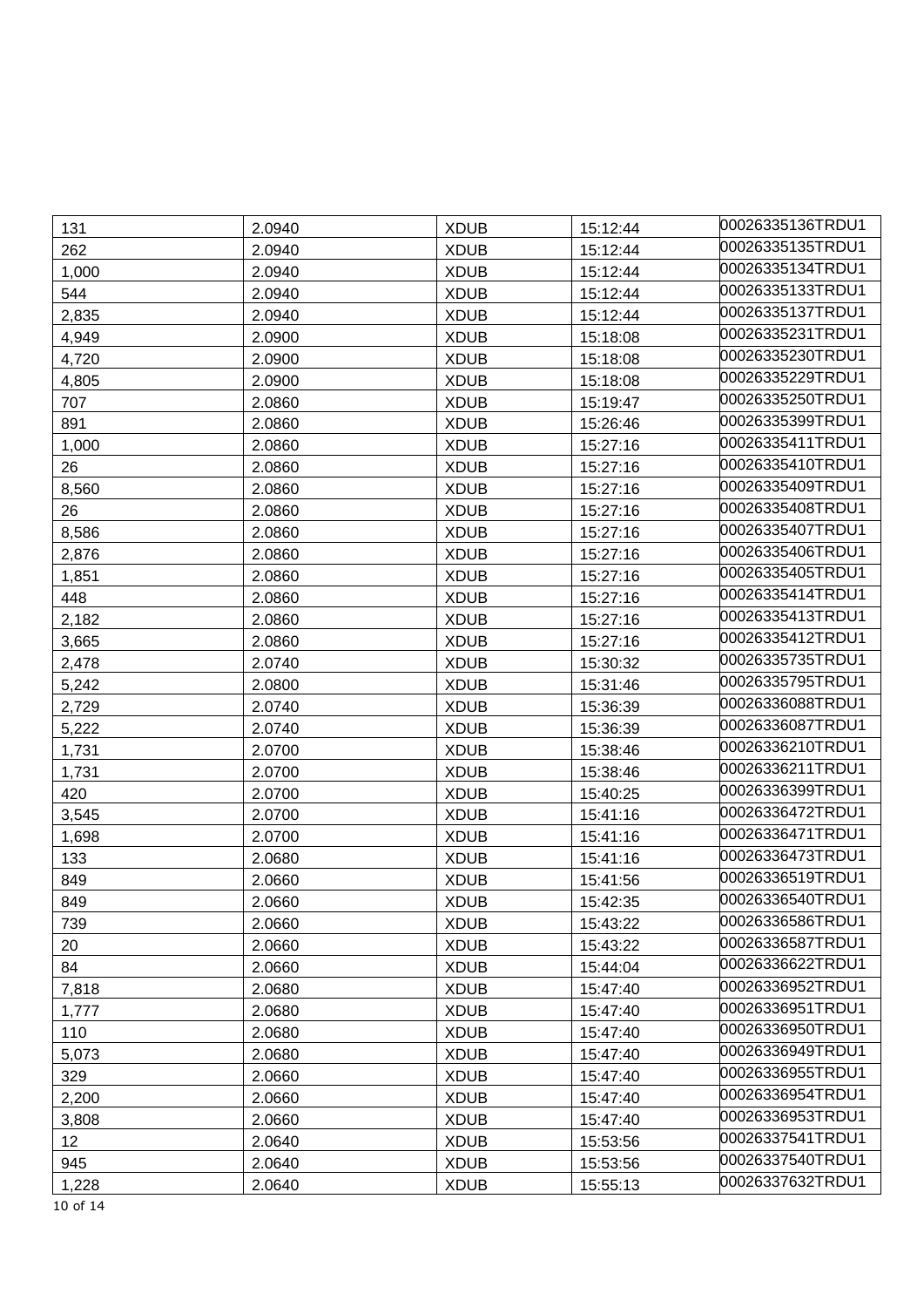| 44             | 2.0640 | <b>XDUB</b> | 15:55:29 | 00026337679TRDU1 |
|----------------|--------|-------------|----------|------------------|
| 1,552          | 2.0640 | <b>XDUB</b> | 15:55:29 | 00026337678TRDU1 |
| 648            | 2.0640 | <b>XDUB</b> | 15:55:29 | 00026337677TRDU1 |
| 1,145          | 2.0640 | <b>XDUB</b> | 15:55:29 | 00026337676TRDU1 |
| 1,793          | 2.0640 | <b>XDUB</b> | 15:55:29 | 00026337675TRDU1 |
| 1,639          | 2.0640 | <b>XDUB</b> | 15:55:29 | 00026337674TRDU1 |
| 1,387          | 2.0640 | <b>XDUB</b> | 15:55:29 | 00026337673TRDU1 |
| 4,975          | 2.0640 | <b>XDUB</b> | 15:55:29 | 00026337672TRDU1 |
| 597            | 2.0600 | <b>XDUB</b> | 15:58:22 | 00026337799TRDU1 |
| 2,289          | 2.0600 | <b>XDUB</b> | 15:58:28 | 00026337802TRDU1 |
| 1,967          | 2.0600 | <b>XDUB</b> | 15:58:28 | 00026337803TRDU1 |
| 847            | 2.0580 | <b>XDUB</b> | 16:00:14 | 00026337901TRDU1 |
| 2,289          | 2.0580 | <b>XDUB</b> | 16:00:54 | 00026337913TRDU1 |
| 1,694          | 2.0580 | <b>XDUB</b> | 16:01:10 | 00026337915TRDU1 |
| 956            | 2.0580 | <b>XDUB</b> | 16:01:10 | 00026337916TRDU1 |
| 554            | 2.0600 | <b>XDUB</b> | 16:02:58 | 00026337963TRDU1 |
| 555            | 2.0560 | <b>XDUB</b> | 16:06:57 | 00026338188TRDU1 |
| $\overline{7}$ | 2.0580 | <b>XDUB</b> | 16:07:44 | 00026338224TRDU1 |
| 123            | 2.0580 | <b>XDUB</b> | 16:07:44 | 00026338223TRDU1 |
| 2,668          | 2.0580 | <b>XDUB</b> | 16:07:44 | 00026338225TRDU1 |
| 3,395          | 2.0560 | <b>XDUB</b> | 16:08:28 | 00026338264TRDU1 |
| 11,643         | 2.0560 | <b>XDUB</b> | 16:08:28 | 00026338263TRDU1 |
| 1,881          | 2.0560 | <b>XDUB</b> | 16:08:28 | 00026338262TRDU1 |
| 5,281          | 2.0560 | <b>XDUB</b> | 16:08:28 | 00026338261TRDU1 |
| 1,656          | 2.0540 | <b>XDUB</b> | 16:08:28 | 00026338265TRDU1 |
| 1,957          | 2.0540 | <b>XDUB</b> | 16:08:32 | 00026338268TRDU1 |
| 2,052          | 2.0540 | <b>XDUB</b> | 16:08:39 | 00026338271TRDU1 |
| 343            | 2.0500 | <b>XDUB</b> | 16:12:39 | 00026338374TRDU1 |
| 1,254          | 2.0520 | <b>XDUB</b> | 16:14:22 | 00026338405TRDU1 |
| 970            | 2.0520 | <b>XDUB</b> | 16:14:22 | 00026338404TRDU1 |
| 1,116          | 2.0520 | <b>XDUB</b> | 16:14:22 | 00026338403TRDU1 |
| 1,594          | 2.0520 | <b>XDUB</b> | 16:14:22 | 00026338402TRDU1 |
| 284            | 2.0520 | <b>XDUB</b> | 16:14:22 | 00026338401TRDU1 |
| 129            | 2.0520 | <b>XDUB</b> | 16:14:22 | 00026338410TRDU1 |
| 151            | 2.0520 | <b>XDUB</b> | 16:14:22 | 00026338409TRDU1 |
| 819            | 2.0520 | <b>XDUB</b> | 16:14:22 | 00026338408TRDU1 |
| 624            | 2.0520 | <b>XDUB</b> | 16:14:22 | 00026338407TRDU1 |
| 624            | 2.0520 | <b>XDUB</b> | 16:14:22 | 00026338406TRDU1 |
| 1,594          | 2.0520 | <b>XDUB</b> | 16:14:23 | 00026338411TRDU1 |
| 1,594          | 2.0520 | <b>XDUB</b> | 16:14:31 | 00026338417TRDU1 |
| 768            | 2.0500 | <b>XDUB</b> | 16:14:38 | 00026338423TRDU1 |
| 1,536          | 2.0500 | <b>XDUB</b> | 16:15:21 | 00026338461TRDU1 |
| 268            | 2.0500 | <b>XDUB</b> | 16:16:08 | 00026338489TRDU1 |
| 718            | 2.0500 | <b>XDUB</b> | 16:16:53 | 00026338501TRDU1 |
| 1,564          | 2.0500 | <b>XDUB</b> | 16:18:01 | 00026338549TRDU1 |

11 of 14